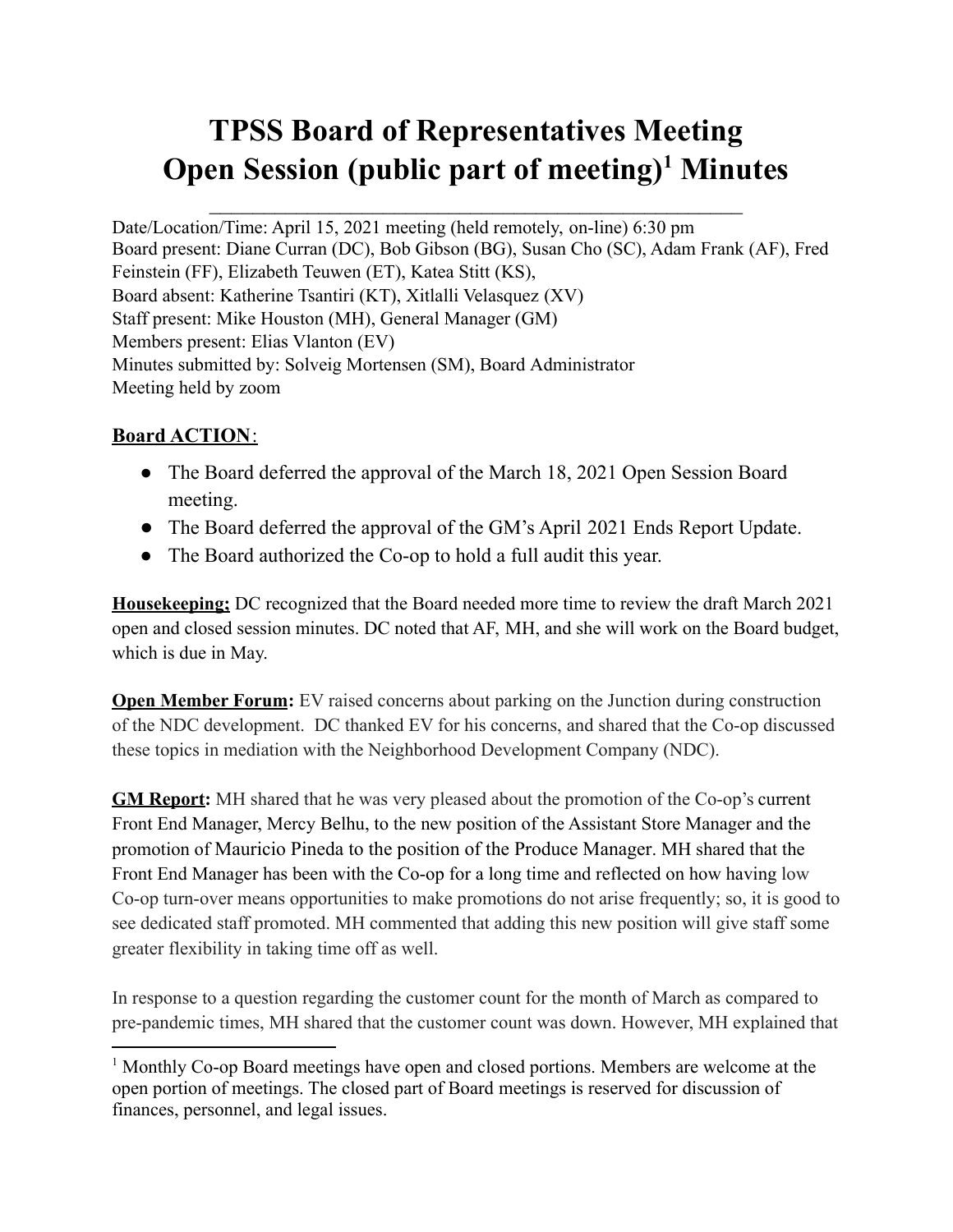the Co-op's average basket size is much greater than it was prior to the pandemic. MH described how shoppers seem to be making less drop-in, small-sized purchases and more consolidated large purchases. MH elaborated that the basket size of an online order is double that of an in-store basket. MH also noted that the in-store pre-packed bulk items are selling well.

**Ends and Indicators Update:** By an administrative distribution error, the Board was not given much time to review the report. The report's approval was deferred to the next Board meeting.

## **Board Business:**

**Annual Decision to have an Audit:** The Board noted that the Co-op held a financial review the prior year and authorized the Co-op to hold a full audit this year.

## **Committee updates:**

**Membership and Community Affairs Committee (MCAC):** FF noted that there was no monthly MCAC meeting in April, due to other non-routine meetings needing to occur. The Spring Members-owners meeting will occur on Tuesday, April 27th. Lauren Goldburg, the Executive Director of Crossroads Community Food Network will present at the meeting. (Note: Lauren's presentation subsequently was postponed.)

**Policy Committee:** SC updated the Board that the Policy Committee decided to pause the regularly scheduled policy reviews until after the Board/Co-op begins its DEI training initiative and also begins the deep dive review of the policies.

**DEI: update on DEI training plans:** BG reported that the DEI Committee met with Leah Kedar, discussed the logistics of holding a DEI training, planned for a mix of Board members and Co-op managers to attend, and projected that the training could begin in mid to late May and go to July. KS planned to send the Board the Committee's meeting notes.

Meeting adjourned at 7:04pm

#### Board Representatives' Committee Memberships:

Membership and Community Affairs Committee: (FF Chair) FF, DC, KT, ET, EdD\* (non Board member) \*Esteban de Dobrzysky Finance and Audit Committee: (AF Chair) AF, SC, BG, KT, CV (DC, ET as ex-officios) Personnel Committee: (DC Chair) DC, KS Policy Committee: (SC Chair) SC, AF, KT Nominations Committee: (BG Chair) BG, FF, CV